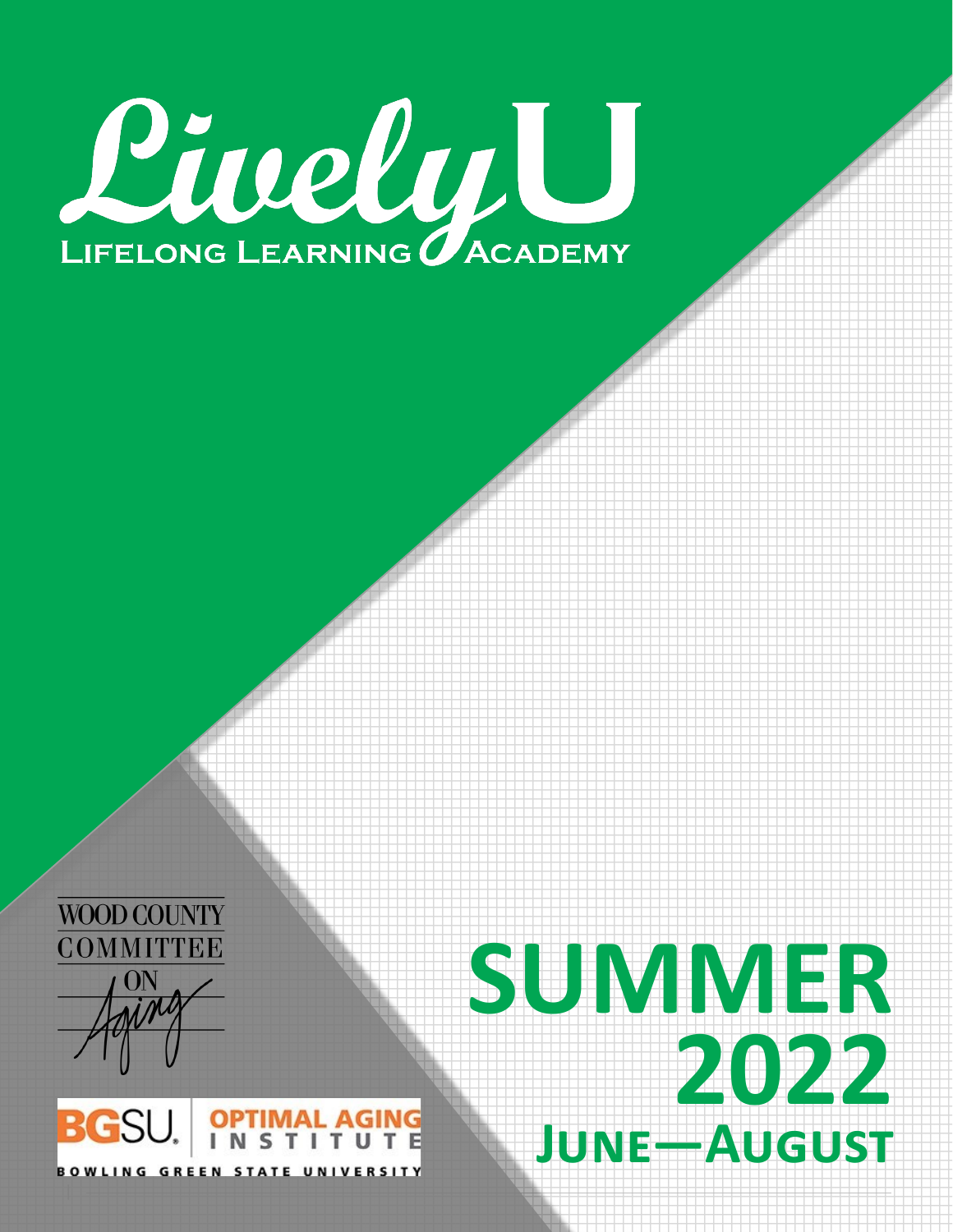

## **WHAT IS LIVELY**U**?**

The LivelyU Lifelong Learning Academy is a platform of programming offered through the Wood County Committee on Aging, Inc. (WCCOA) in partnership with the Bowling Green State University (BGSU) Optimal Aging Institute. The Academy is designed to enhance our Senior Center programming with opportunities for lifelong learning. Academy courses focus on education, engagement and life enrichment and are facilitated by volunteer instructors with a passion for their chosen subjects! Our courses are intended to be enjoyable and stimulating for all participants and include opportunities for social interaction.

## **ANNUAL MEMBERSHIP FEE**

To take part in LivelyU courses, an annual tuition fee of \$20 is required. This tuition payment will give you access to any courses offered for the calendar year. Cash or check payments are accepted and can be made payable to: **Wood County Committee on Aging, Inc.** These payments can be mailed to: **140 S. Grove Street, Bowling Green, OH 43402** or dropped off at any Senior Center in Wood County.

If you are interested in joining the LivelyU Lifelong Learning Academy, but do not have the resources to do so, the **WCCOA Program & Service Scholarship Fund** can assist you! Complete an application form 30 days prior to the semester to be considered for a scholarship.

## **HOW TO REGISTER**

Registration for each course can be completed by contacting the WCCOA Programs Department by phone at **419.353.5661** or **800.367.4935** or by emailing **programs@wccoa.net** 

Please note that paying the \$20 tuition does not register you for the courses you wish to attend. **Registration is required** in addition to paying the \$20 tuition.

## **COMMITTEE MEMBERS & HOW TO BECOME A VOLUNTEER**

LivelyU course work has been developed by the following committee members: Danielle Brogley, Carol Kinsey, Dianne Klein, Liz Lauck, Vivian Miller, Eric Myers and Lynn Ritter.

If you would like to share your life skills with others and volunteer as one of our instructors, course managers, or curriculum committee members, please call us at **419.353.5661** or **800.367.4935** or email **programs@wccoa.net**



**Wood County Committee on Aging, Inc.** 140 S. Grove Street, Bowling Green Ohio 43402 **Phone:** 419.353.5661 or 800.367.4935 **Email:** programs@wccoa.net **Website:** www.wccoa.net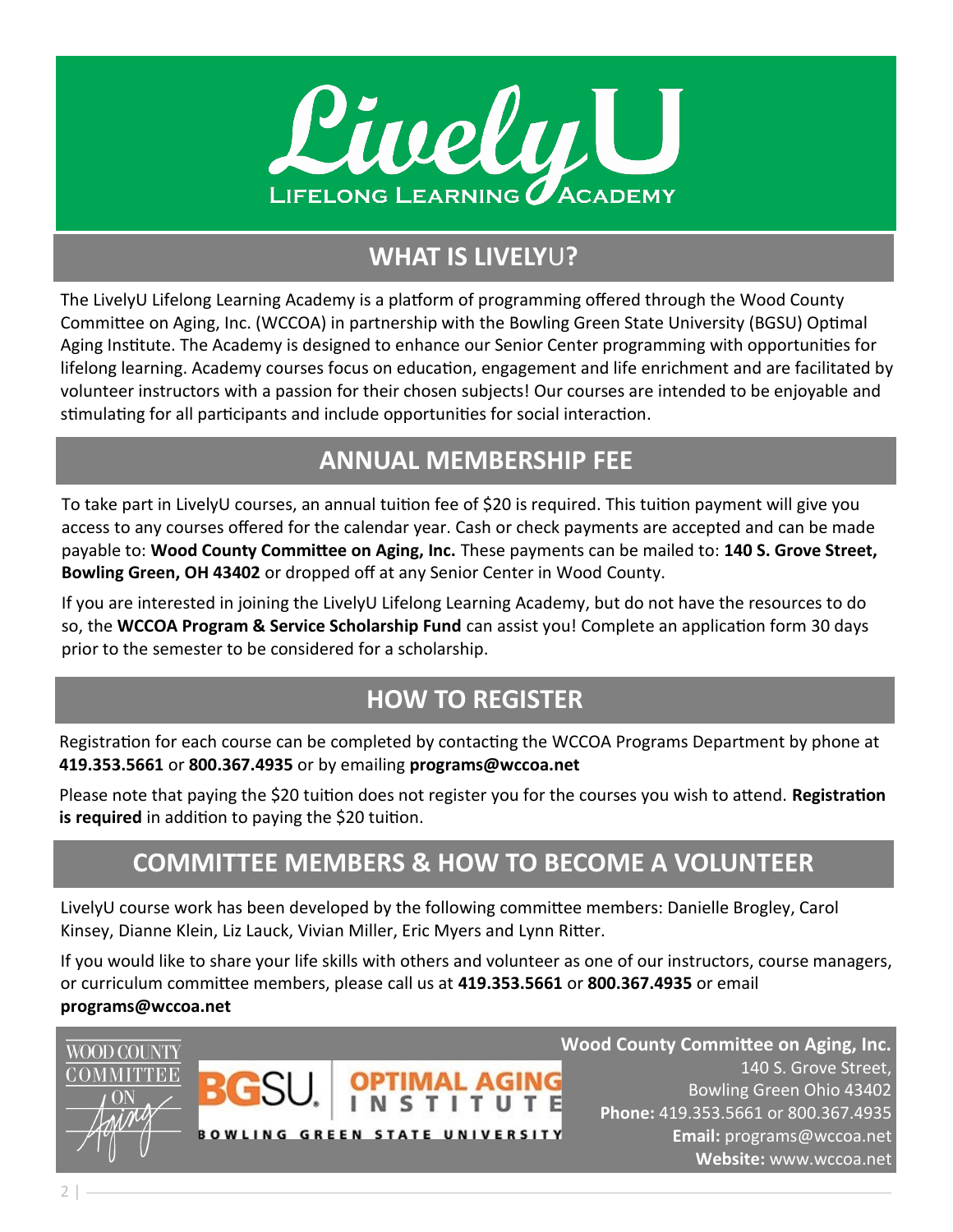**DOCENTS:** *Dianne Klein & Michael Coomes* 

2445 Monroe Street, Toledo

**LOCATION:** Toledo Museum of Art

**ADDITIONAL COURSE FEE:** None

Meet us at the Toledo Museum of Art (TMA) for this monthly group! As an art education institution, TMA strives to provide access to works of art in the Museum and information about them. The Museum endeavors to educate and inspire by reaching out to our community. The Museum's Gallery Group program provides an opportunity for art lovers to gather regularly to explore interesting themes in the TMA collection. Led by a docent guide, Gallery Groups provide an enriching way to either experience the Museum with friends and colleagues or make new friends while exploring art.

#### *Please note that participants must provide their own transportation to the Museum. Carpooling is encouraged!*

#### **Adventures in the Spanish Language** *Language*

**Tuesdays, June 14 & 28, July 12 & 26, August 9 & 23 10:00—11:00 a.m. LOCATION:** Wood County Senior Center 140 S. Grove Street, Bowling Green **INSTRUCTOR:** *Liliana G Rossi, PhD, Spanish Literature, Spanish Teacher, Paralegal (Immigration)*  **ADDITIONAL COURSE FEE:** None

This course will introduce the basic Spanish language and the cultures of the Spanish-speaking world. No previous knowledge of the language is required. The lessons begin with the building blocks including the alphabet and the proper pronunciation of consonants and vowels.

This course will also teach basic vocabulary and expressions in order to convey simple communication tasks such as: introduction to others, exchanging personal information, identifying topics of interests, asking and answering basic questions, expressing likes and dislikes, and conversational everyday topics. Participants will be given time to carry on these simple conversations in every class to practice their skills.

Hispanic culture will be included in the form of trivia games assigned each class. *For those interested in further culture education, see the "Spanish Film Review" course on page 6.*

#### **Each week, the class will have a new focus:**

| June 14: Spain            | July 26: Peru         |
|---------------------------|-----------------------|
| <b>June 28:</b> Argentina | <b>August 9: Cuba</b> |
| July 12: Mexico           | August 23: World Cup  |

*The Wood County Committee on Aging, Inc. makes every effort to ensure diversity of courses and, thus a diversity of views and opinions on a variety of topics. The views and opinions of persons offering courses should not be interpreted as reflecting or representing the views or opinions of the Wood County Committee on Aging, Inc.* 

**Toledo Museum of Art Gallery Group** *Arts*

**Wednesdays, June 8, July 13, & August 17 2:00—3:00 p.m.**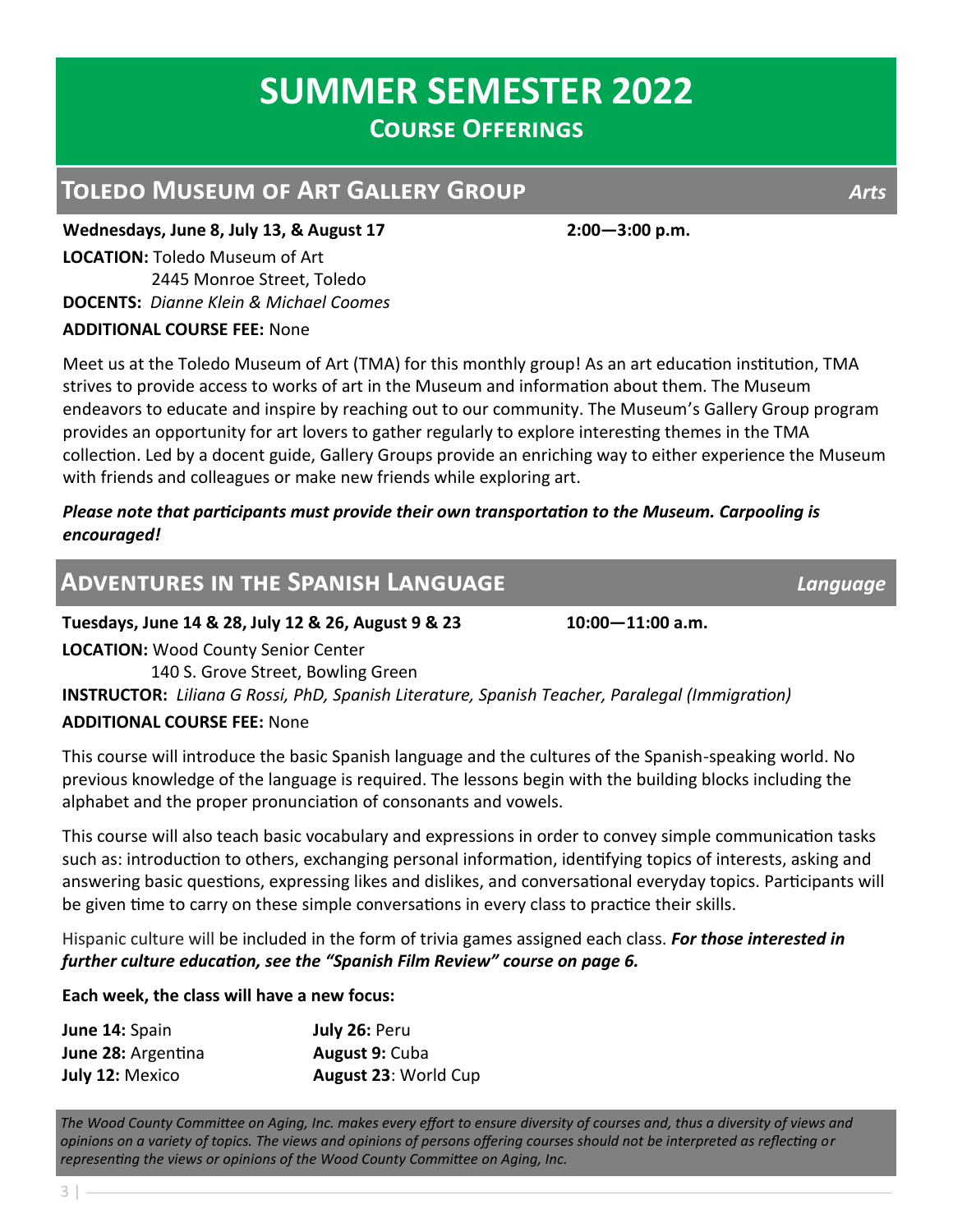#### **Mental Health & Well-Being: Tips & Tools** *Well-Being*

**Wednesdays, June 15, 22 & 29 10:00—11:00 a.m. LOCATION:** Wood County Senior Center 140 S. Grove Street, Bowling Green

**INSTRUCTORS:** *Karyn Smith, BA, MPH, Health Educator, Wellness Connection, BGSU Ashley Hartman, MPH, CHES®, OCPC, Health Educator, Mental Health, BGSU Courtney Rice, MSW, LSW, Manager of Community Education & Marketing, NAMI Wood County* **ADDITIONAL COURSE FEE:** None

Mental health includes our emotional, psychological, and social well-being. It affects how we think, feel, and act. This series will introduce participants to mental health and wellness, common mental illnesses (e.g., depression, anxiety), and how to detect mental health concerns in loved ones, such as children and/or grandchildren. Additionally, participants will gain an understanding of best-practices in supporting loved ones who may be experiencing a mental health concern, including communication and engagement, what to say and what not to say. Finally, this series will leave participants with a 'toolkit' to work through mental health concerns they and their loved ones are experiencing. This 3-part course will include discussions, activities, and break out groups to discuss mental health and mental wellness, including: mental wellness detection tips, communication and engagement strategies, breathing exercises and community resources.

## **BASEBALL: THE GOOD, THE BAD, & THE UGLY** *History*

**Wednesdays, June 15 & 29, July 13 & 27, August 10 2:00—3:00 p.m.\***

**LOCATION:** Wood County Senior Center **Accord 20 and 4** Some class times vary.

 140 S. Grove Street, Bowling Green **INSTRUCTOR:** *Dave Horger, Retired Bowling Green Radio Personality* **ADDITIONAL COURSE FEE:** \$13 *(Includes Mud Hens game ticket for August 10)*

"Baseball, it is said, is only a game. True. And the Grand Canyon is only a hole in Arizona." - *George Will*  During this course we will discuss many aspects of America's favorite pastime, and will end with a trip to a Mud Hens game on August 10. Ticket cost is included in the additional course fee listed above.

**June 15:** Ty Cobb: A blatant racist and the meanest man to ever play the game? New evidence suggests otherwise.

**June 29:** Over one hundred years of the home run: From the dead ball era of Gavvy Cravath to steroid era of Barry Bonds.

**July 13:** Baseball on the radio, the perfect marriage: From Graham McNamee to Vin Scully, we'll tune in to a few of the all time great baseball broadcasters.

**July 27:** Is baseball still the national pastime? Many would say "no", but attendance figures, past and present, paint an interesting picture.

**—TRIP— August 10\*:** Mud Hens Game v. Omaha: The game starts at 7:05 p.m. *Please note that participants must provide their own transportation to the game. Carpooling is encouraged!*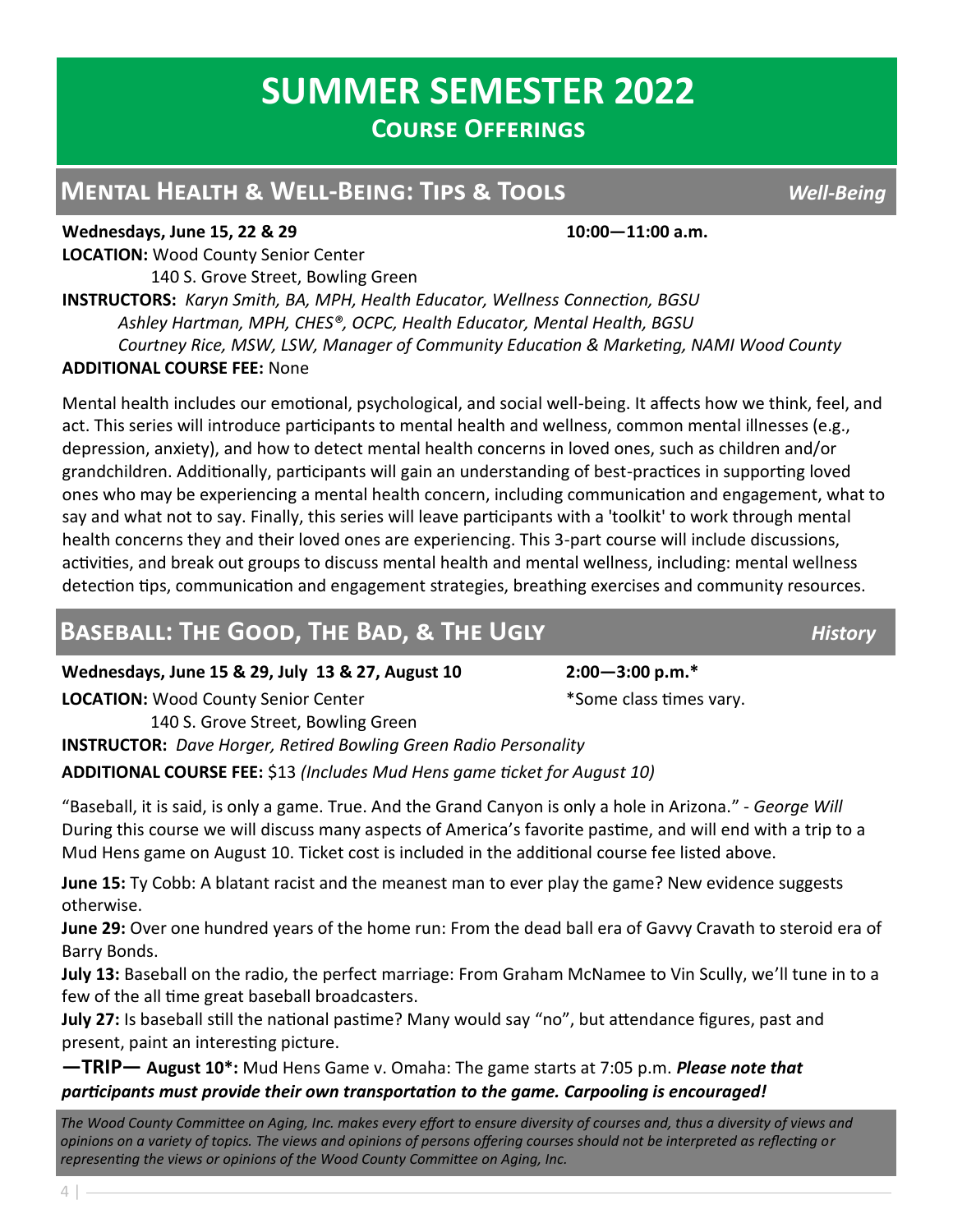#### **Spanish Film Culture Review** *Culture*

**Thursdays, June 16 & 30, July 14 & 28, August 11 & 25 10:00 a.m.—12:30 p.m.\***

140 S. Grove Street, Bowling Green

**LOCATION:** Wood County Senior Center **the County Senior Center \***Class times vary based on film length.

**INSTRUCTOR:** *Liliana G Rossi, PhD, Spanish Literature, Spanish Teacher, Paralegal (Immigration)* 

#### **ADDITIONAL COURSE FEE:** None

A film will be shown during each class to cover Spanish culture and traditions. We will begin with a brief discussion before viewing, and will leave time for follow-up questions and discussion after. *For those interested in further language education, see the "Adventures in the Spanish Language" course on page 3.*

**June 16: "**Man of La Mancha" (1972): The funny story of mad but kind and chivalrous elderly nobleman Don Quixote who, aided by his squire Sancho Panza, fights windmills that are seen as dragons to save prostitute Dulcinea who is seen as a noblewoman. *Run time: 2 hours and 12 minutes*\*

**June 30: "**Spanglish" (2004): A woman and her daughter emigrate from Mexico for a better life in America, where they start working for a family where the patriarch is a newly celebrated chef with an insecure wife. *Run time: 2 hours and 11 minutes*\*

**July 14: "**Fools Rush In" (1997): After a one night stand with Alex, Isabel realizes that she is pregnant and they decide to get married. However, along with the marriage comes compromise of one's own cultural traditions. *Run time: 1 hour and 49 minutes*\*

**July 28: "**Stand and Deliver" (1988): The story of Jaime Escalante, a high school teacher who successfully inspired his dropout-prone students to learn calculus. *Run time: 1 hour and 43 minutes*\*

**August 11: "**Don Juan DeMarco" (1994): A psychiatrist must cure a young patient that presents himself as Don Juan, the greatest lover in the world. *Run time: 1 hour and 37 minutes*\*

**August 25:** "2010 FIFA World Cup South Africa: Spain—The Champion's Story" (2010): Spain arrived as reigning European champions, sporting a gaudy world ranking and undoubtedly one of the favorites to lift the trophy. Their quest began with a stutter, though, as they fell to Switzerland 1-0 in their opening match in Durban. To the relief of Spanish supporters everywhere, the ship was quickly righted. This is their story. *Run time: 1 hour and 13 minutes\**

## **John Dillinger Slept Here: Gangsters In Wood County** *History*

**Thursday, July 21 2:00—3:00 p.m. LOCATION:** Wood County Senior Center

140 S. Grove Street, Bowling Green

**INSTRUCTOR:** *Richard Baranowski, Local History Librarian, Way Public Library*

#### **ADDITIONAL COURSE FEE:** None

Mr. Baranowski has authored articles on a variety of subjects in history, library science, and of popular interest. During this one-time presentation, he will be covering gangsters that made an impact on Wood County, including two infamous outlaws Pretty Boy Floyd and John Dillinger.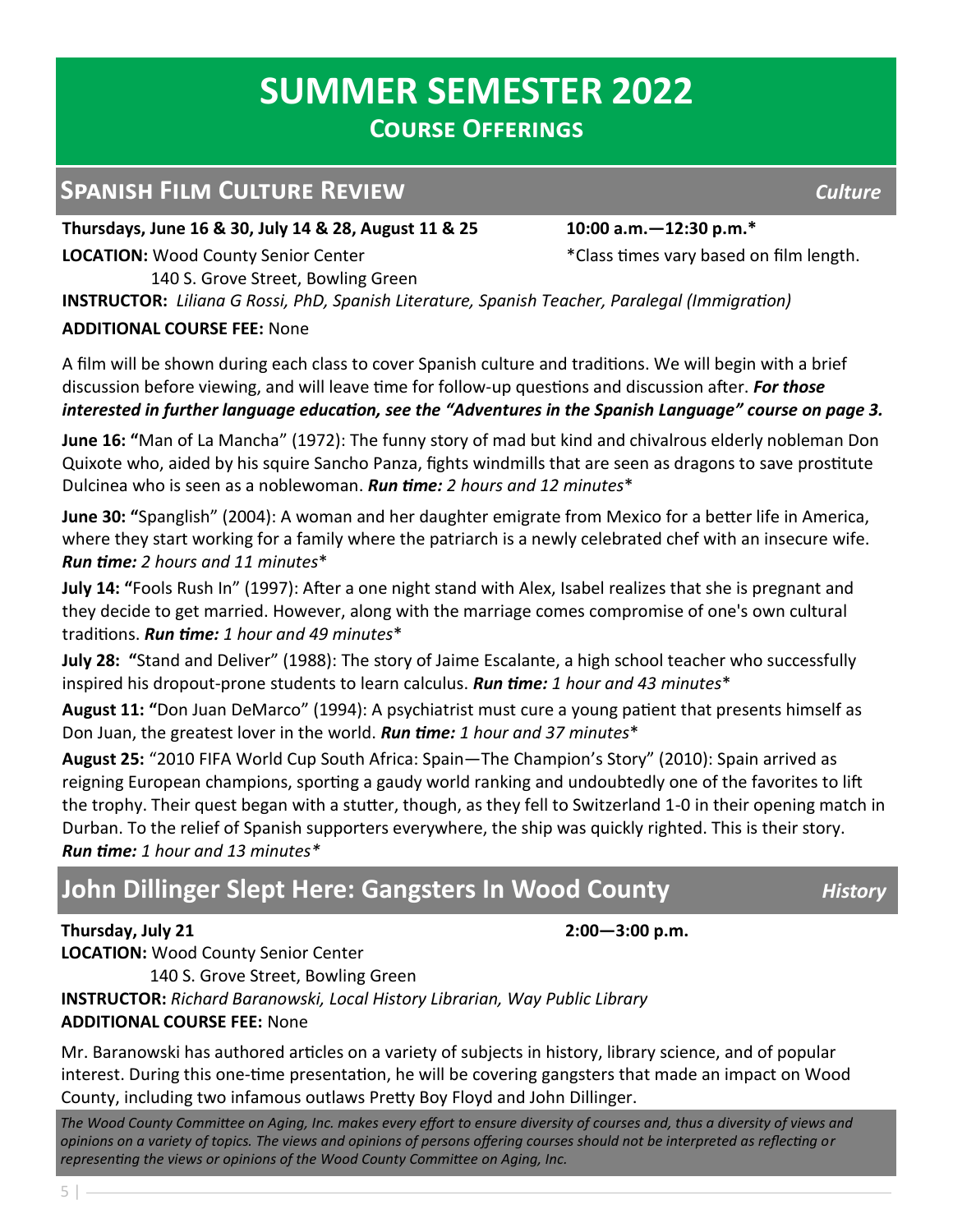## **Bhutan & Nepal: A Travelogue** *Geography Geography*

**Wednesday, June 22 2:00—3:00 p.m.**

**LOCATION:** Wood County Senior Center

 140 S. Grove Street, Bowling Green **INSTRUCTOR:** *Joseph Jacoby, Professor Emeritus of Sociology, BGSU* **ADDITIONAL COURSE FEE:** None

Bhutan and Nepal are small, independent countries located south of Tibet and north of India. Though they are in close proximity and encompass parts of the Himalayan Mountains, the two countries have different cultures, governmental systems and dominant religions. This course will include views of the cities, rural areas, and mountains of both countries, and a discussion of their different cultures and histories.

## **Local Tales** *History*

**Tuesdays, June 28, July 19 & August 16 2:00—3:00 p.m.**

**LOCATION:** Wood County Senior Center 140 S. Grove Street, Bowling Green

**INSTRUCTORS:** *Dr. Earl Wm. Campbell Jr., MD, Emeritus Professor of Medicine, University of Toledo* **ADDITIONAL COURSE FEE:** None

#### **June 28: World Famous Goiter Hospital in Perrysburg**

Dr. John Rheinfrank was the founder of the world famous Rheinfrank Thyroid Hospital. Northwest Ohio was once known as the "Goiter Belt" for the predominance of goiter, an abnormal enlargement of the thyroid gland. Rheinfrank's research discovered that Northwest Ohioans lacked iodine in their food, which led to "goiter." Rheinfrank was more than a small town physician. He attended medical school with the Mayo brothers (Mayo Clinic). The "Goiter" Hospital put Perrysburg on the map, and people with this condition traveled from all over to seek help.

#### **July 19: Edwin Lincoln Mosely: Naturalist, Scientist, Educator, and First Science Department Chair at BGSU**

He is recognized for the discovery of the cause of milk sickness; his thorough studies of the flora of the Sandusky area and the Oak Openings west of Toledo; his mapping of the pre-glacial river channels in Sandusky Bay and Erie County; his accurate long-range weather forecasts; and his innovative teaching methods. Learn more about this famous Wood County person.

#### **August 16: Louis Bromfield: The Man Behind the Farm**

Novelist, short story writer, political writer, playwright, scriptwriter, essayist, journalist, soldier, innovative farmer, nature writer and conservationist: Louis Bromfield was all of these, and more. Awarded the Pulitzer Prize for fiction in 1927 (*Early Autumn*), the O Henry Memorial Short Story Award in 1927 (*The Scarlet*) and 1928 (*The Skeleton at the Feast*), and membership in America's National Institute of Arts and Letters (1928), he wrote prolifically. He received the Audubon Medal for leadership in conservation farming in 1952. In 1980 he was posthumously elected to the Ohio Agricultural Hall of Fame and in 1996 (the centennial of his birth) a bust of Louis Bromfield was placed in the lobby of the Ohio Department of Agriculture's new headquarters in Reynoldsburg, Ohio. This session will cover his legendary life.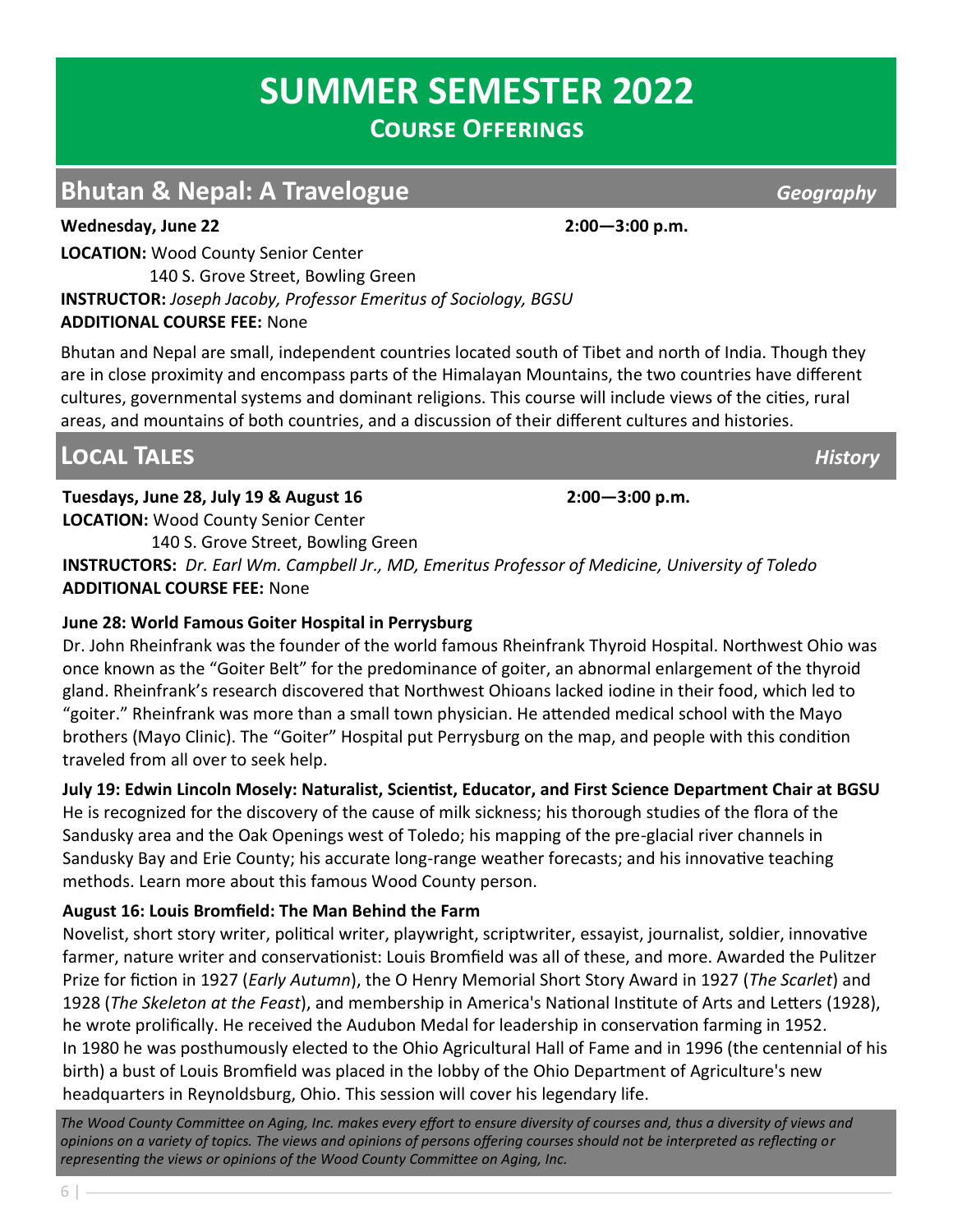#### **Restorative Farming** *Nature/Agriculture*

**Thursdays, June 23 & 30 4:30 p.m.—6:30 p.m. LOCATION:** Wood County Senior Center **1992 Example 20 and Service 20 and SEC 20 and SEC 20 and SEC 20 and SEC 30 and SEC 30 and SEC 30 and SEC 30 and SEC 30 and SEC 30 and SEC 30 and SEC 30 and SEC 30 and SEC 30 and SEC**  140 S. Grove Street, Bowling Green **INSTRUCTOR:** *Liz Mathiesen, Student, BGSU* **ADDITIONAL COURSE FEE:** None

#### **June 23\*: Restorative Farming** *\* One hour presentation*

This session will provide you with an introduction to the background and fundamental concepts of restorative farming to include: a review on how food in America is typically produced—in essence, monoculture and factory farms—and the ecological consequences of such systems; and how permaculture design and more naturalistic community agriculture initiatives can aid in restoring that ecological damage. *\*One hour presentation.* 

**June 30: "The Biggest Little Farm" (2018)** *— Documentary Viewing \* 1 hour 30 mins. of viewing*  A testament to the immense complexity of nature, "The Biggest Little Farm" follows two dreamers and a dog on an odyssey to bring harmony to both their lives and the land. When the barking of their beloved dog Todd leads to an eviction notice from their tiny LA apartment, John and Molly Chester make a choice that takes them out of the city and onto 200 acres in the foothills of Ventura County, naively endeavoring to build one of the most diverse farms of its kind in complete coexistence with nature. The land they've chosen, however, is utterly depleted of nutrients and suffering from a brutal drought. The film chronicles eight years of daunting work as they attempt to create the utopia they seek.

#### **Creative Writing: Fiction** *Arts*

**Tuesdays, July 26—August 30 3:00—4:30 p.m.**

**LOCATION:** Wood County Senior Center 140 S. Grove Street, Bowling Green **INSTRUCTOR:** *Joseph Elia, Student, English Department, BGSU* **ADDITIONAL COURSE FEE:** None

This course will focus on developing the basic elements of good fiction such as story form and structure, character development, world building/setting, point of view, and dialogue. Through the use of exercises and prompts based in the literary realism, sci-fi/fantasy, horror, and romance genres, you will fine-tune your skills as a writer and improve your ability to revise your own work. This course hopes to establish a community of writers who will share their work and offer support and suggestions to members of the group. **July 26:** Intro to terms, concepts and genres

**August 2:** Discovering plot development using Literary Realism and Horror

**August 9:** Developing good characters through Science Fiction/Fantasy and Romance

**August 16:** How to build a world for your fictional works

**August 23:** Developing good dialogue through Romance and Literary Realism

**August 30:** Opening paragraphs – write and share the opening paragraph of a story/novel